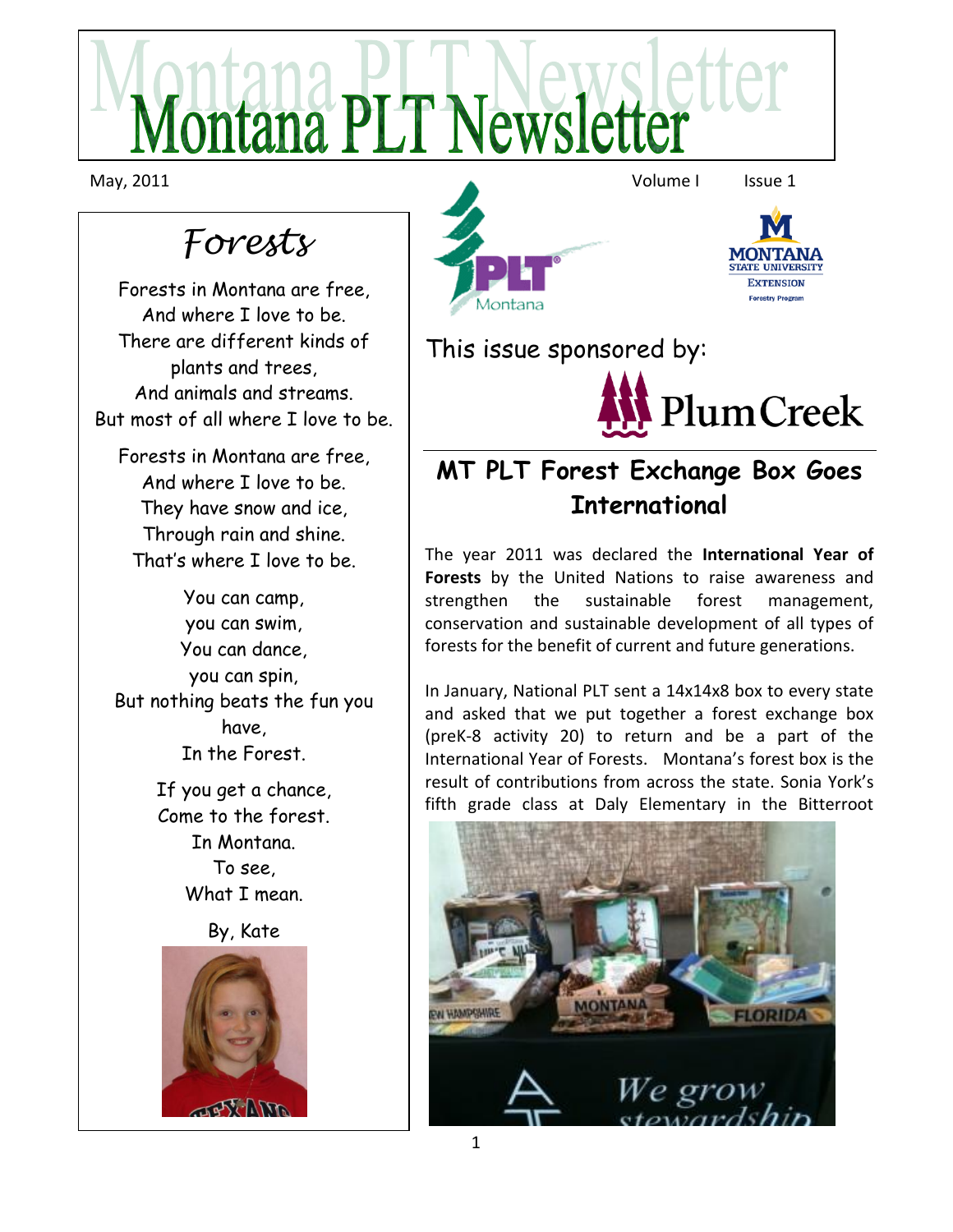contributed a special poem (at left) and diagrams showing the water cycle in a forest environment. Diann Ericson's youth groups at the Swan Ecosystem Center in Condon included beautiful artwork focusing on western larch. Sportsmen and foresters from across the state contributed antlers, tree cookies, maps and pine cones and Montana wood samples.

The MT box was chosen, along with five others to go on display at the US Mission to the United Nations in New York. One Forest Exchange Box from every state will be displayed to showcase the unique characteristics of America's woodlands in March at a Congressional briefing and reception in Washington, D.C., and at other venues throughout the year to celebrate International Year of Forests.

[http://www.forestfoundation.org/press\\_forest\\_exchange\\_boxes.html](http://www.forestfoundation.org/press_forest_exchange_boxes.html)

[http://www.forestfoundation.org/forest\\_exchange\\_boxes\\_gallery.html](http://www.forestfoundation.org/forest_exchange_boxes_gallery.html)

#### **PLT GreenSchools!**

One in five people who live in the United States—55 million children, teachers, administrators, nurses and janitors—spend their days in K–12 schools. Schools can, and should, provide a healthy environment for students and staff, promote ecological sustainability, reduce consumption patterns, and teach students to be environmental stewards of their communities and of the earth and its resources.

For more than 30 years, Project Learning Tree® (PLT) has provided environmental education, professional development, and curriculum materials to PreK-12 teachers. PLT's supplementary curricula help teachers address teaching objectives while helping students learn the critical thinking skills they need to make responsible decisions about the environment. PLT helps young people learn *how* to think, not *what* to think about complex environmental issues.

PLT's *GreenSchools!* Program, in partnership with the US Forest Service, and the Corporation for National and Community Service, provides a blueprint for educators, students, environmental and health advocates, school board members, parents and interested community members to teach, learn, and engage together in creating a more green and healthy learning environment at their school. It combines environmental education, service learning, and leadership opportunities for students to help turn their school into a model green school.

Montana PLT is anticipating starting a *GreenSchools!* Program here in the state during the 2011-2012 school year. This program will allow Montana's teachers and students to investigate environmental issues at their schools. Students will then be encouraged to engage their community in service-learning projects to make the school and community more sustainable. Students will learn leadership skills that will help them in their future chosen careers. The *GreenSchools!* website is interactive website to assist teachers and students has they investigate their school's environmental footprint and work on developing projects. There is a developing network of *GreenSchools!* that share ideas and network with students elsewhere in the country to share ideas and develop new skills.

Through the *GreenSchools!* Program the teachers and schools will be able to work with the Montana DNRC and Forest Service new sustainable operations program efforts to learn new and innovative technologies that will benefit their school and communities. *GreenSchools!* Program sponsors grants that teachers can apply for to assist in implementing identified projects at their schools.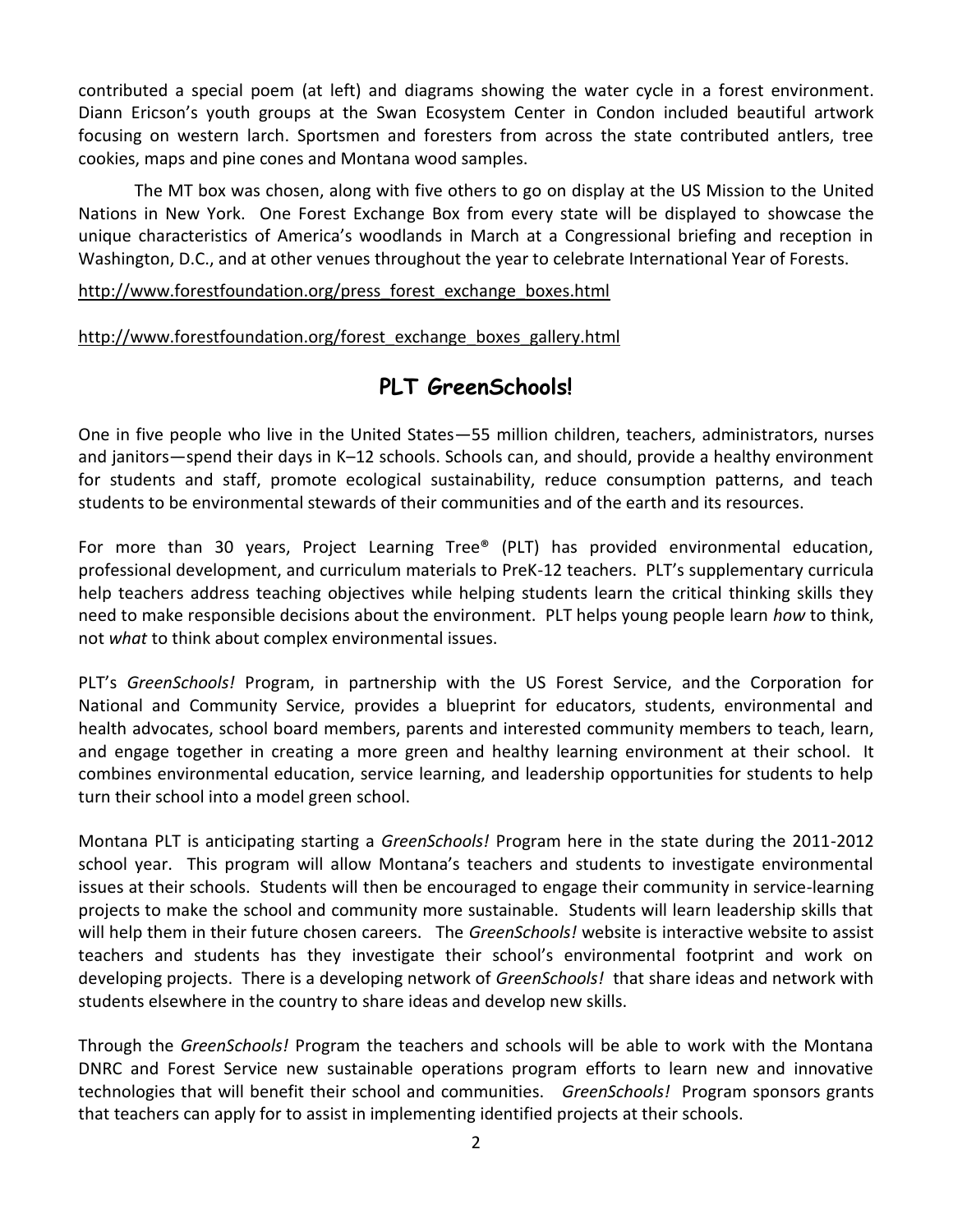#### **PLT GreenWorks!**

*GreenWorks!* is the service-learning, community action program of PLT that partners PLT educators, students, and communities in environmental neighborhood improvement projects. *GreenWorks!* blends service activities with the academic curriculum and addresses real community needs as students "learn by doing." *GreenWorks!* action projects make a difference in young people's sense of responsibility toward their communities, and in their understanding of their relationship to the environment. Some examples of past grant projects include habitat restoration, watershed improvement, outdoor classrooms, and energy conservation.

### Grant: Livingston School District LINKS for Learning

The Livingston School District LINKS for Learning received a \$3,781 PLT GreenWorks! grant. LINKS For Learning, a program of the Livingston School District, is an after-school and summer enrichment program currently serving children in grades K-5 in Livingston. LINKS activities are designed to encourage success in school, a lifelong interest in learning and a commitment to community involvement. The LINKS Garden Classroom project uses a portion of the green space surrounding Washington School for a vegetable garden and small orchard. The garden and orchard provide food for LINKS participants and the community, while serving as a living classroom where students, staff and community volunteers learn about living systems and develop practical skills.

The *GreenWorks!* grant paid for materials required for garden bed frames, which include a PVC system for covering crops in early spring and fall. LINKS and Park High students received lessons pertaining to forest ecology, economics and sustainability as wood products were integrated into LINKS Garden Classroom infrastructure.

Congratulations LINKS and students for a job well done!

### Grant: Glacier Gateway Elementary plants Native Shade Trees



In 2010, the Glacier Gateway grade school in Columbia Falls completed a project that included planting of native trees to green up the playground area and provide future shade for students. With the PLT GreenWorks! grant and matching funds from Plum Creek, 450 seedlings were planted and 13 saplings were moved to the playground area for future shade and beauty!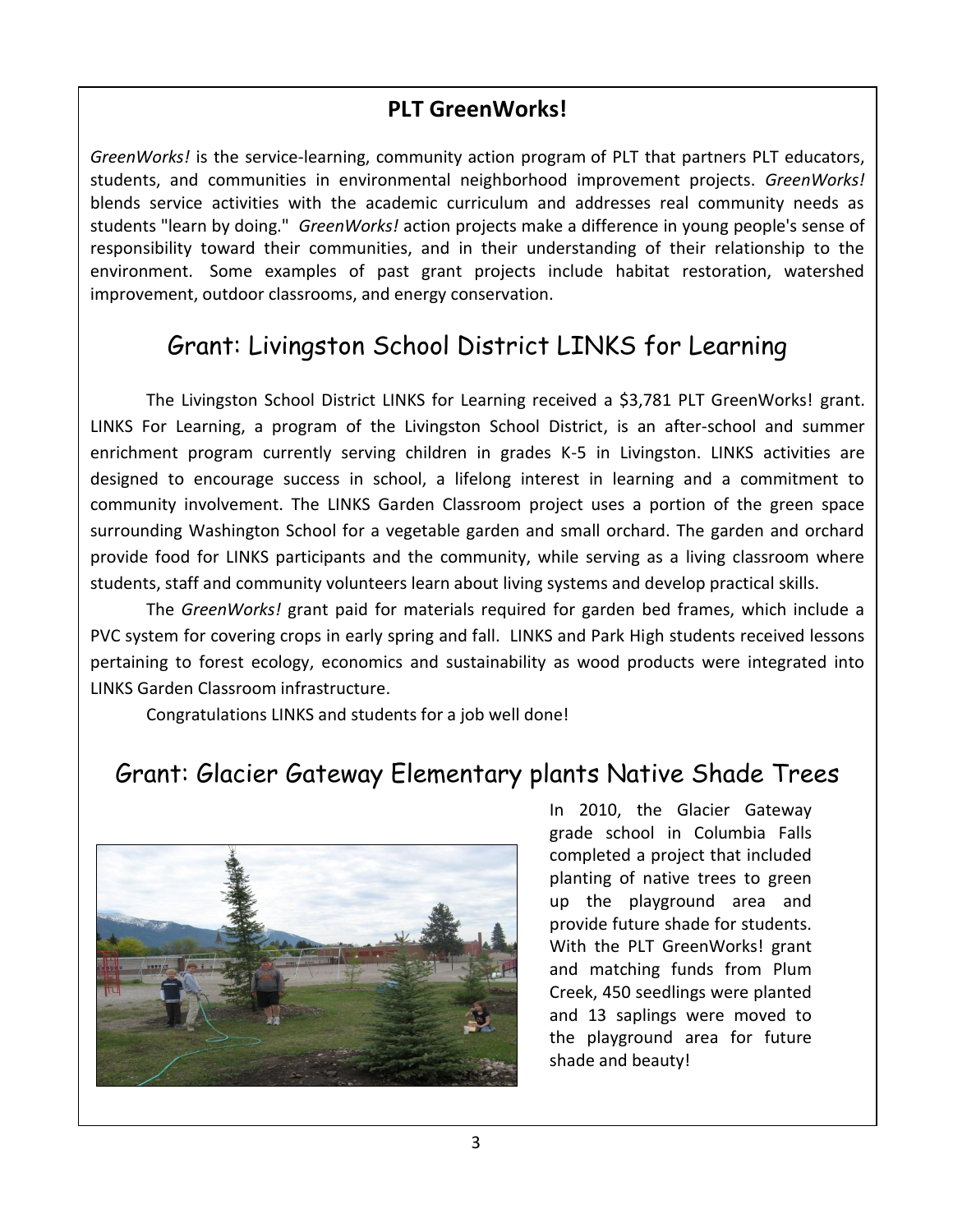Videos of interest:

<http://www.forestfoundation.org/video.html> <http://www.mttreefarm.org/>



Did you that in 2009 Montana harvested trees that produced about 305 million board-feet of wood that provided the lumber needed to build just over 1500 three bedroom homes, or repair and remodel more than 4500 homes. Keeping healthy and productive forests in Montana means we may be able to produce wood that will help Japanese Earthquake and Tsunami victims rebuild their homes as well.

We wish to take this opportunity to thank the **Plum Creek Foundation** for offering a grant that allows us to update you with this newsletter and subsequent updates in the future. Project Learning Tree is a non-profit program that is funded with private donations, agency grants, and in kind support from our sponsors (listed below). We rely on donations and volunteers to make a difference! If you or your business is able to contribute time or money to Project Learning, Please fill out the enclosed form and mail it MSU Extension Forestry.

|                            |               | SUPPORT LEVELS FOR PROJECT LEARNING TREE (WATCH US GROW!)                                                    |
|----------------------------|---------------|--------------------------------------------------------------------------------------------------------------|
| Seedling                   | \$25          | Pays for a set of teacher<br>workbooks or sponsors a<br>coffee break at a workshop!                          |
| Sapling / pole size timber | $$25 - $100$  | Help sponsor a facilitator<br>stipend or purchase helpful<br>materials and books for the<br>workshop trunks! |
| Mature saw log timber      | $$100 - $500$ | Sponsor a workshop,<br>newsletter printing, or help<br>with our working annual<br>program budget.            |
| Old Growth Relics          | $$500 +$      | Assure continuation of<br>facilitator trainings and a<br>high quality PLT program<br>coordinator in Montana. |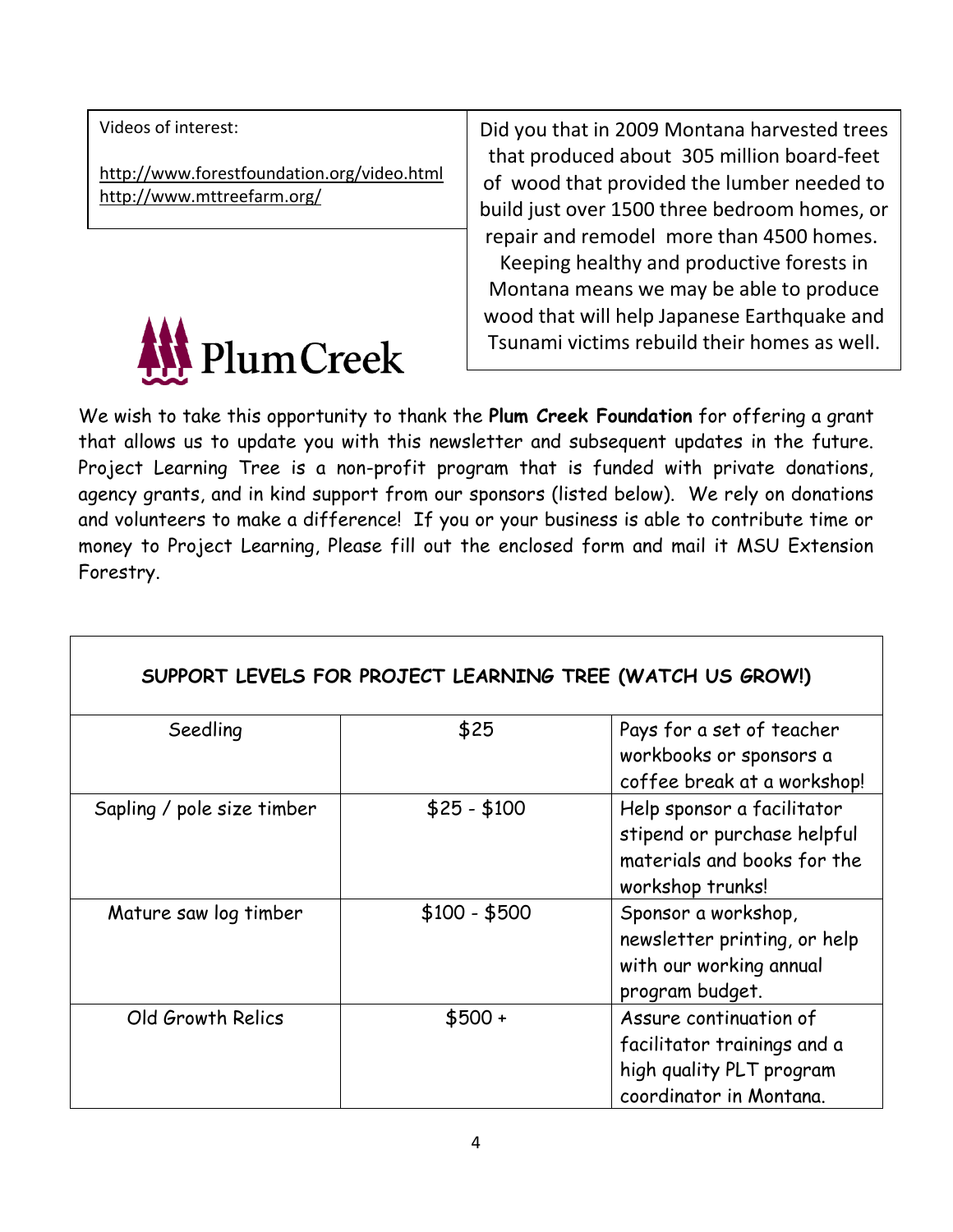**Past Sponsors** (in kind and financial)**:** MSU Extension Forestry, MT Office of Public Instruction, Plum Creek Timber Company, Stoltze Land and Lumber, Montana Natural History Center, U.S. Forest Service, Montana Dept. of Natural Resources and Conservation, Montana Women in Timber, Montana Logging Association, Montana Wood Products Association, Montana Tree Farm Program, Society of American Foresters, University of MT, MT Dept. of Fish, Wildlife and Parks.

**Please send Contributions to:**



**For** questions or other information about workshops, or to request a workshop near you, contact MSU Extension Forestry office: 406-243-4706, [cindy.bertek@cfc.umt.edu](mailto:cindy.bertek@cfc.umt.edu) or log onto their website: <http://www.cfc.umt.edu/extensionforestry/registrationforms.htm>

**Project Learning Tree People Make the Difference!!!** 

This past year 87 educators were trained at 7 workshops in Montana. Student contacts expected by participants in one year: Over 2,100! Since 2008, when PLT was revitalized in Montana, 46 facilitators have been trained and 262 educators trained in 17 workshops. Montana should be proud of our commitment to outdoor education! Thanks everyone for your support!